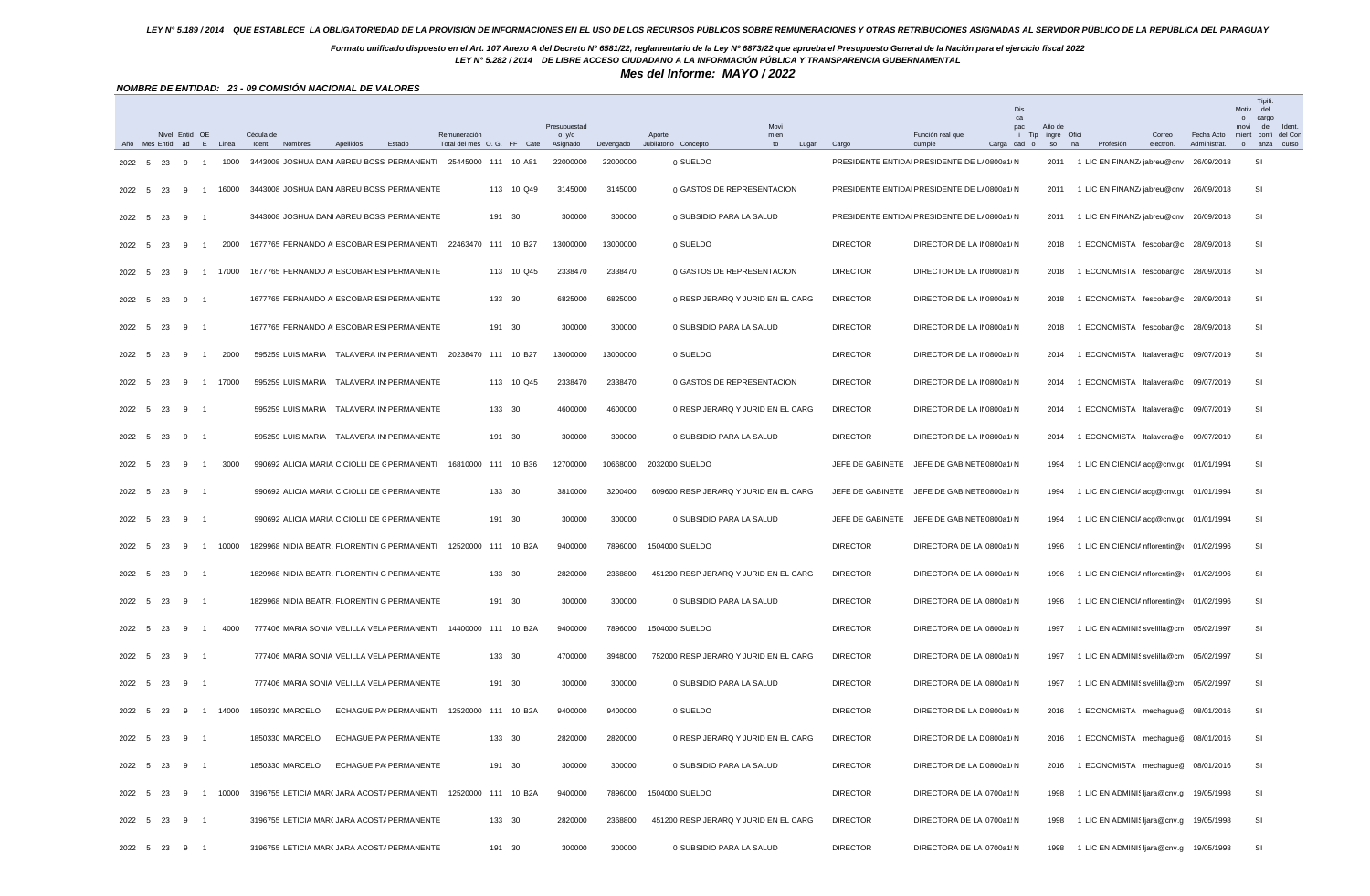|        | 2022 5 23     |             |                | 9 1 15000 | 3365950 DAVID<br>URIZAR CIBIL: PERMANENTI                      | 10180000 111 10 B2E | 7600000 | 7600000 | 0 SUELDO                                             | <b>DIRECTOR</b> | DIRECTOR DE LA D 0800a1 N                   | 2019 | 1 INGENIERO INF durizar@cny                | 09/01/2019 | SI        |
|--------|---------------|-------------|----------------|-----------|----------------------------------------------------------------|---------------------|---------|---------|------------------------------------------------------|-----------------|---------------------------------------------|------|--------------------------------------------|------------|-----------|
| 2022 5 | 23            | $9 \quad 1$ |                |           | URIZAR CIBIL: PERMANENTE<br>3365950 DAVID                      | 133 30              | 2280000 | 2280000 | 0 RESP JERARQ Y JURID EN EL CARG                     | <b>DIRECTOR</b> | DIRECTOR DE LA D 0800a1/ N                  | 2019 | 1 INGENIERO INF durizar@cn\                | 09/01/2019 | SI        |
| 2022 5 | 23            | 9           | $\overline{1}$ |           | 3365950 DAVID<br>URIZAR CIBIL: PERMANENTE                      | 191 30              | 300000  | 300000  | 0 SUBSIDIO PARA LA SALUD                             | <b>DIRECTOR</b> | DIRECTOR DE LA D 0800a1/ N                  | 2019 | 1 INGENIERO INF durizar@cn\                | 09/01/2019 | SI        |
| 2022 5 | 23            | 9           |                | 1 11000   | 642797 LUIS CARLOS BERINO DIAZ PERMANENTI                      | 5937845 111 10 B2E  | 1961290 | 1961290 | 0 SUELDO                                             | <b>DIRECTOR</b> | DIRECTOR DE LA D 0800a1/ N                  | 2018 | 1 ECONOMISTA Iberino@cn\ 01/02/2018        |            | SI        |
| 2022 5 | 23            | 9 1         |                |           | 642797 LUIS CARLOS BERINO DIAZ PERMANENTE                      | 123 30              | 995910  | 995910  | 0 REMUNERACIÓN EXTRAORDINARIA                        | <b>DIRECTOR</b> | DIRECTOR DE LA D 0800a1 N                   | 2018 | 1 ECONOMISTA Iberino@cn\ 01/02/2018        |            | SI        |
| 2022 5 | 23            | 9 1         |                |           | 642797 LUIS CARLOS BERINO DIAZ PERMANENTE                      | 133 30              | 588387  | 588387  | 0 RESP JERARQ Y JURID EN EL CARG                     | <b>DIRECTOR</b> | DIRECTOR DE LA D 0800a1/ N                  | 2018 | 1 ECONOMISTA Iberino@cn\ 01/02/2018        |            | SI        |
| 2022 5 | 23            | $9 \quad 1$ |                |           | 642797 LUIS CARLOS BERINO DIAZ PERMANENTE                      | 133 30              | 2092258 | 2092258 | 0 RESP JERARQ Y JURID EN EL CARG                     | <b>DIRECTOR</b> | DIRECTOR DE LA D 0800a1/ N                  | 2018 | 1 ECONOMISTA Iberino@cn\ 01/02/2018        |            | SI        |
|        | 2022 5 23     | $9 \quad 1$ |                |           | 642797 LUIS CARLOS BERINO DIAZ PERMANENTE                      | 191 30              | 300000  | 300000  | 0 SUBSIDIO PARA LA SALUD                             | <b>DIRECTOR</b> | DIRECTOR DE LA D 0800a1/ N                  | 2018 | 1 ECONOMISTA Iberino@cn\ 01/02/2018        |            | SI        |
| 2022 5 | 23            | 9           | $\overline{1}$ | 5000      | 1490667 MARIA LIDIA ZALAZAR TOF PERMANENTI 11175910 111 10 B4E |                     | 7600000 | 6384000 | 1216000 SUELDO                                       |                 | SECRETARIA GENER/ SECRETARIA GENE 0800a1/ N | 2004 | 1 ABOGADA<br>mzalazar@c                    | 21/09/2004 | SI        |
| 2022 5 | 23            | 9 1         |                |           | 1490667 MARIA LIDIA ZALAZAR TOF PERMANENTE                     | 123 30              | 995910  | 836564  | 159346 REMUNERACIÓN EXTRAORDINARIA                   |                 | SECRETARIA GENER/ SECRETARIA GENE 0800a1/ N | 2004 | 1 ABOGADA<br>mzalazar@c                    | 21/09/2004 | SI        |
| 2022 5 | 23            | 9           |                |           | 1490667 MARIA LIDIA ZALAZAR TOF PERMANENTE                     | 133 30              | 2280000 | 1915200 | 364800 RESP JERARQ Y JURID EN EL CARG                |                 | SECRETARIA GENER/ SECRETARIA GENE 0800a1/ N | 2004 | 1 ABOGADA<br>mzalazar@c                    | 21/09/2004 | SI        |
| 2022 5 | 23            | 9 1         |                |           | 1490667 MARIA LIDIA ZALAZAR TOF PERMANENTE                     | 191 30              | 300000  | 300000  | 0 SUBSIDIO PARA LA SALUD                             |                 | SECRETARIA GENER/ SECRETARIA GENE 0800a1/ N | 2004 | 1 ABOGADA<br>mzalazar@c                    | 21/09/2004 | SI        |
| 2022 5 | 23            | 9           |                | 6000      | 2569331 CLAUDIA LUJ/ MARTINEZ BC PERMANENTI                    | 11175910 111 10 B5E | 7600000 | 6384000 | 1216000 SUELDO                                       |                 | AUDITOR INTERNO AUDITORA INTERN 0700a1: N   | 2008 | 1 CONTADORA P cmartinez@                   | 04/04/2008 | <b>NO</b> |
| 2022 5 | 23            | $9 \quad 1$ |                |           | 2569331 CLAUDIA LUJ/ MARTINEZ BC PERMANENTE                    | 123 30              | 995910  | 836564  | 159346 REMUNERACIÓN EXTRAORDINARIA                   |                 | AUDITOR INTERNO AUDITORA INTERN 0700a1: N   | 2008 | 1 CONTADORA P cmartinez@ 04/04/2008        |            | <b>NO</b> |
| 2022 5 | 23            | 9 1         |                |           | 2569331 CLAUDIA LUJ/ MARTINEZ BC PERMANENTE                    | 133 30              | 2280000 | 1915200 | 364800 RESP JERARQ Y JURID EN EL CARG                | AUDITOR INTERNO | AUDITORA INTERN 0700a1: N                   | 2008 | 1 CONTADORA P cmartinez@                   | 04/04/2008 | <b>NO</b> |
| 2022 5 | 23            | $9 \quad 1$ |                |           | 2569331 CLAUDIA LUJ/ MARTINEZ BC PERMANENTE                    | 191 30              | 300000  | 300000  | 0 SUBSIDIO PARA LA SALUD                             |                 | AUDITOR INTERNO AUDITORA INTERN 0700a1: N   | 2008 | 1 CONTADORA P cmartinez@ 04/04/2008        |            | <b>NO</b> |
| 2022 5 | 23            | 9 1         |                | 7000      | 2491255 SHIRLEY ELIZ FERREIRA BE PERMANENTI                    | 8856000 111 10 C8U  | 6900000 | 5796000 | 1104000 SUELDO                                       | PROFESIONAL I   | ENCARGADA DE U(0800a1 N                     | 2007 | 1 CONTADORA P sferreira@ci 25/04/2007      |            | <b>NO</b> |
| 2022 5 | 23            | 9 1         |                |           | 2491255 SHIRLEY ELIZ FERREIRA BE PERMANENTE                    | 133 30              | 483054  | 405765  | 77289 RESP POR GESTION PRESUPUESTARIA PROFESIONAL I  |                 | ENCARGADA DE U( 0800a1/ N                   | 2007 | 1 CONTADORA P sferreira@ci                 | 25/04/2007 | <b>NO</b> |
| 2022 5 | 23            | 9 1         |                |           | 2491255 SHIRLEY ELIZ FERREIRA BE PERMANENTE                    | 133 30              | 1172946 | 985275  | 187671 RESP POR GESTION PRESUPUESTARIA PROFESIONAL I |                 | ENCARGADA DE U( 0800a1/ N                   | 2007 | 1 CONTADORA P sferreira@ci 25/04/2007      |            | <b>NO</b> |
| 2022 5 | 23            | 9           | $\overline{1}$ |           | 2491255 SHIRLEY ELIZ FERREIRA BE PERMANENTE                    | 191 30              | 300000  | 300000  | 0 SUBSIDIO PARA LA SALUD                             | PROFESIONAL I   | ENCARGADA DE U(0800a1/N)                    | 2007 | 1 CONTADORA P sferreira@ci                 | 25/04/2007 | NO.       |
| 2022 5 | 23            | 9           | $\overline{1}$ |           | 7000 4477086 ROMINA FABI(SOLIS SANTA PERMANENTI                | 7200000 111 10 C8U  | 6900000 | 5520000 | <b>PCG</b><br>1380000 SUELDO                         | PROFESIONAL I   | ANALISTA DE LA DI 0700a1: N                 | 2014 | 1 ECONOMISTA rsolis@cnv. 13/05/2014 SEGLNO |            |           |
| 2022 5 | 23            | 9 1         |                |           | 4477086 ROMINA FABI(SOLIS SANTA PERMANENTE                     | 191 30              | 300000  | 300000  | 0 SUBSIDIO PARA LA SALUD                             | PROFESIONAL I   | ANALISTA DE LA DI 0700a1: N                 | 2014 | 1 ECONOMISTA rsolis@cnv.                   | 13/05/2014 | <b>NO</b> |
| 2022   | 5<br>23       | 9 1         |                |           | 8000 2475277 GUIDO ALEXA MORA BENITE PERMANENTI                | 8230000 111 10 C8Y  | 6100000 | 5124000 | 976000 SUELDO                                        | PROFESIONAL I   | ENCARGADO DE PI 0700a1: N                   | 1999 | 1 LIC EN CIENCIA gmora@cnv 12/01/1999      |            | <b>NO</b> |
|        | 2022 5 23 9 1 |             |                |           | 2475277 GUIDO ALEXA MORA BENITE PERMANENTE                     | 133 30              | 1830000 | 1537200 | 292800 RESP POR GESTION PRESUPUESTARIA PROFESIONAL I |                 | ENCARGADO DE PI 0700a1 N                    | 1999 | 1 LIC EN CIENCIA gmora@cnv 12/01/1999      |            | <b>NO</b> |
|        | 2022 5 23 9 1 |             |                |           | 2475277 GUIDO ALEXA MORA BENITE PERMANENTE                     | 191 30              | 300000  | 300000  | 0 SUBSIDIO PARA LA SALUD                             | PROFESIONAL I   | ENCARGADO DE PI 0700a1: N                   | 1999 | 1 LIC EN CIENCIA gmora@cnv 12/01/1999      |            | <b>NO</b> |
|        |               |             |                |           | 2022 5 23 9 1 12000 2019634 DANIEL<br>BENEGAS AL\ PERMANENTI   | 7200000 111 10 C8Y  | 6100000 | 5124000 | 976000 SUELDO                                        | PROFESIONAL I   | FISCALIZADOR DE 0700a1: N                   | 2003 | 1 LIC EN CIENCIA dbenegas @ 13/02/2003     |            | <b>NO</b> |
|        | 2022 5 23 9 1 |             |                |           | 2019634 DANIEL<br>BENEGAS AL\ PERMANENTE                       | 133 30              | 800000  | 672000  | 128000 RESP POR GESTION ADMINISTRATIVA               | PROFESIONAL I   | FISCALIZADOR DE 0700a1: N                   | 2003 | 1 LIC EN CIENCIA dbenegas @ 13/02/2003     |            | <b>NO</b> |
|        | 2022 5 23     | $9 \quad 1$ |                |           | 2019634 DANIEL<br>BENEGAS AL\ PERMANENTE                       | 191 30              | 300000  | 300000  | 0 SUBSIDIO PARA LA SALUD                             | PROFESIONAL I   | FISCALIZADOR DE 0700a1: N                   | 2003 | 1 LIC EN CIENCIA dbenegas@ 13/02/2003      |            | <b>NO</b> |
|        | 2022 5 23     |             |                | 9 1 12000 | 1344596 IRMA SUSANA OCAMPOS LO PERMANENTI                      | 8230000 111 10 C8Y  | 6100000 | 5124000 | 976000 SUELDO                                        | PROFESIONAL I   | ENCARGADA DE L/ 0700a1 N                    | 2004 | 1 LIC EN CONTAE iocampos @ 28/07/2004      |            | <b>NO</b> |
|        | 2022 5 23     | $9 \quad 1$ |                |           | 1344596 IRMA SUSANA OCAMPOS LO PERMANENTE                      | 133 30              | 1830000 | 1537200 | 292800 RESP POR GESTION PRESUPUESTARIA PROFESIONAL I |                 | ENCARGADA DE L/ 0700a1: N                   | 2004 | 1 LIC EN CONTAE iocampos @ 28/07/2004      |            | <b>NO</b> |
|        | 2022 5 23 9 1 |             |                |           | 1344596 IRMA SUSANA OCAMPOS LO PERMANENTE                      | 191 30              | 300000  | 300000  | 0 SUBSIDIO PARA LA SALUD                             | PROFESIONAL I   | ENCARGADA DE L/ 0700a1: N                   |      | 2004 1 LIC EN CONTAE iocampos @ 28/07/2004 |            | <b>NO</b> |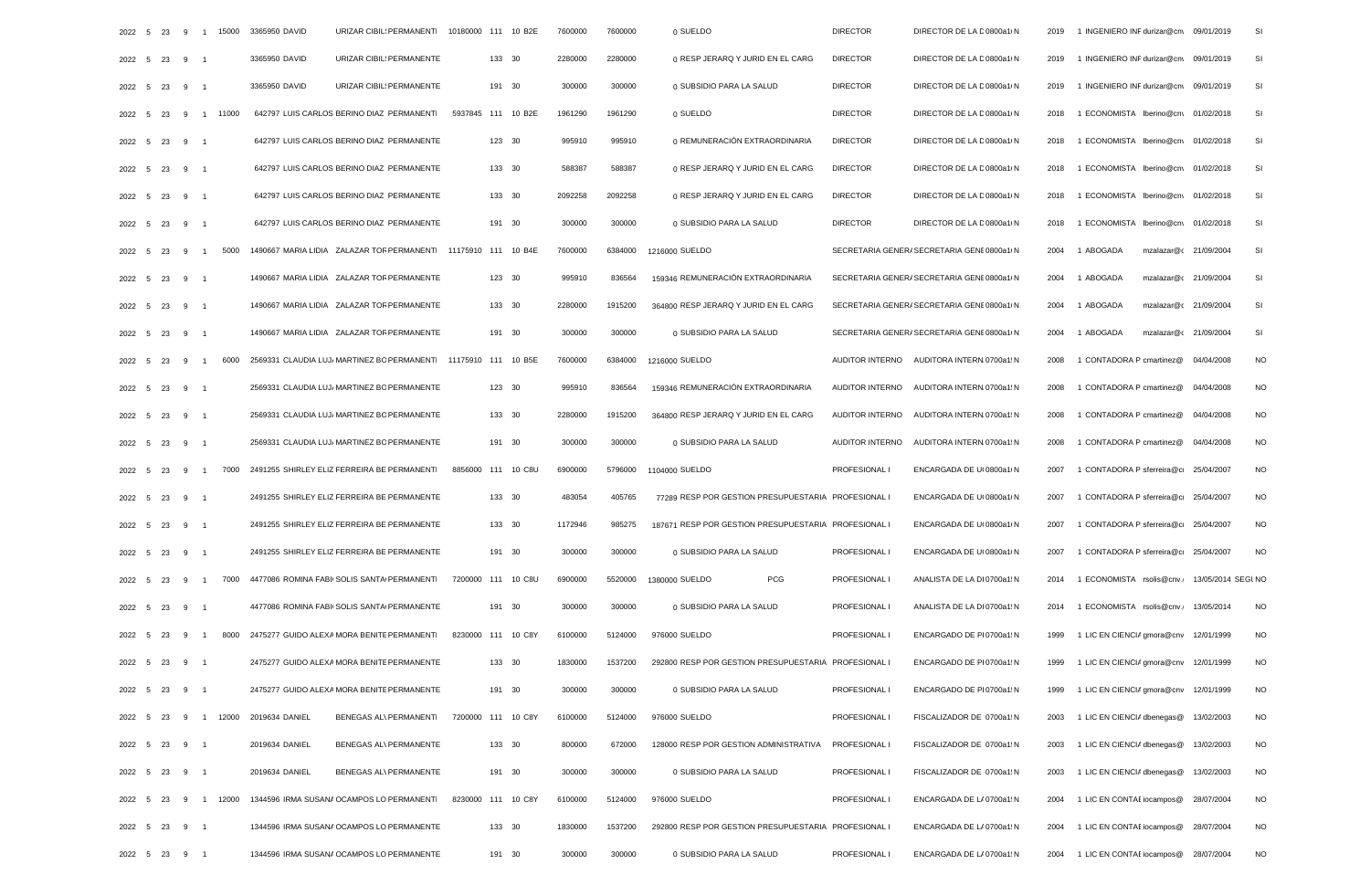| 2022 5        | 23        | 9      | $\overline{1}$ | 12000        | 1158322 MYRIAM INES OJEDA DE FLI PERMANENTI                                      | 7400000 111 10 C8Y | 6100000 | 5124000 | 976000 SUELDO                                        | PROFESIONAL I        | ANALISTA DE LA DI 0700a1: N | 2009 | 1 LIC EN CIENCIA mojeda@cn 09/01/2009       | <b>NO</b> |
|---------------|-----------|--------|----------------|--------------|----------------------------------------------------------------------------------|--------------------|---------|---------|------------------------------------------------------|----------------------|-----------------------------|------|---------------------------------------------|-----------|
| 2022 5        |           | 23 9 1 |                |              | 1158322 MYRIAM INES OJEDA DE FLI PERMANENTE                                      | 133 30             | 1000000 | 840000  | 160000 RESP POR GESTION PRESUPUESTARIA PROFESIONAL I |                      | ANALISTA DE LA DI 0700a1: N | 2009 | 1 LIC EN CIENCIA mojeda@cn 09/01/2009       | <b>NO</b> |
| 2022 5        |           | 23 9 1 |                |              | 1158322 MYRIAM INES OJEDA DE FLI PERMANENTE                                      | 191 30             | 300000  | 300000  | 0 SUBSIDIO PARA LA SALUD                             | PROFESIONAL I        | ANALISTA DE LA DI 0700a1: N | 2009 | 1 LIC EN CIENCIA mojeda@cn 09/01/2009       | <b>NO</b> |
| 2022          | 5<br>23   | 9      | $\overline{1}$ | 8000         | 1619211 PATRICIA NATBOGADO GON PERMANENTI                                        | 7400000 111 10 C8Y | 6100000 | 5124000 | 976000 SUELDO                                        | PROFESIONAL I        | ANALISTA DE LA DI 0700a1: N | 2011 | 1 ING EN INFORM pbogado@c 25/08/2011        | <b>NO</b> |
| 2022 5        |           | 23 9 1 |                |              | 1619211 PATRICIA NATBOGADO GON PERMANENTE                                        | 133 30             | 1000000 | 840000  | 160000 RESP POR GESTION PRESUPUESTARIA PROFESIONAL I |                      | ANALISTA DE LA DI 0700a1: N | 2011 | 1 ING EN INFORN pbogado@c 25/08/2011        | <b>NO</b> |
| 2022 5        | 23        | 9 1    |                |              | 1619211 PATRICIA NATBOGADO GON PERMANENTE                                        | 191 30             | 300000  | 300000  | 0 SUBSIDIO PARA LA SALUD                             | PROFESIONAL I        | ANALISTA DE LA DI 0700a1: N | 2011 | 1 ING EN INFORN pbogado@c 25/08/2011        | <b>NO</b> |
| 2022 5        | 23        |        |                |              | 9 1 12000 2342952 GABRIELA MA FARIÑA ALVAI PERMANENTI                            | 7200000 111 10 C8Y | 6100000 | 5124000 | 976000 SUELDO                                        | PROFESIONAL I        | ANALISTA DE LA DI 0700a1: N | 2011 | 1 CONTADORA P gfarina@cnv 25/08/2011        | <b>NO</b> |
| 2022 5        |           | 23 9 1 |                |              | 2342952 GABRIELA MA FARIÑA ALVAI PERMANENTE                                      | 133 30             | 800000  | 672000  | 128000 RESP POR GESTION ADMINISTRATIVA               | PROFESIONAL I        | ANALISTA DE LA DI 0700a1: N | 2011 | 1 CONTADORA P gfarina@cn 25/08/2011         | <b>NO</b> |
| 2022 5        |           | 23 9 1 |                |              | 2342952 GABRIELA MA FARIÑA ALVAI PERMANENTE                                      | 191 30             | 300000  | 300000  | 0 SUBSIDIO PARA LA SALUD                             | PROFESIONAL I        | ANALISTA DE LA DI 0700a1: N | 2011 | 1 CONTADORA P gfarina@cnv 25/08/2011        | <b>NO</b> |
| 2022          | 5<br>23   | 9      | $\overline{1}$ | 12000        | 3518432 LETICIA MARI COSTAS BENI PERMANENTI                                      | 7400000 111 10 C8Y | 6100000 | 5124000 | 976000 SUELDO                                        | PROFESIONAL I        | ANALISTA DE LA DI 0800a1 N  | 2011 | 1 ECONOMISTA lcostas@cn 27/10/2011          | <b>NO</b> |
| 2022 5        |           | 23 9 1 |                |              | 3518432 LETICIA MARI COSTAS BENI PERMANENTE                                      | 133 30             | 1000000 | 840000  | 160000 RESP POR GESTION PRESUPUESTARIA PROFESIONAL   |                      | ANALISTA DE LA DI 0800a1 N  | 2011 | 1 ECONOMISTA lcostas@cn 27/10/2011          | <b>NO</b> |
| 2022 5        |           | 23 9 1 |                |              | 3518432 LETICIA MARI COSTAS BENI PERMANENTE                                      | 191 30             | 300000  | 300000  | 0 SUBSIDIO PARA LA SALUD                             | PROFESIONAL I        | ANALISTA DE LA DI 0800a1 N  | 2011 | 1 ECONOMISTA lcostas@cn 27/10/2011          | <b>NO</b> |
| 2022          | 23<br>- 5 | 9      | $\overline{1}$ | 12000        | 3805713 MARCELO FAI DURAN ESPIN PERMANENTI                                       | 7200000 111 10 C8Y | 6100000 | 5124000 | 976000 SUELDO                                        | PROFESIONAL I        | FISCALIZADOR DE 0700a1 N    | 2014 | 1 CONTADOR PU mduran@cn 13/05/2014          | <b>NO</b> |
| 2022 5        |           | 23 9 1 |                |              | 3805713 MARCELO FAI DURAN ESPIN PERMANENTE                                       | 133 30             | 800000  | 672000  | 128000 RESP POR GESTION ADMINISTRATIVA               | PROFESIONAL I        | FISCALIZADOR DE 0700a1: N   | 2014 | 1 CONTADOR PU mduran@cn 13/05/2014          | <b>NO</b> |
| 2022 5        | 23        | 9 1    |                |              | 3805713 MARCELO FAI DURAN ESPIN PERMANENTE                                       | 191 30             | 300000  | 300000  | 0 SUBSIDIO PARA LA SALUD                             | PROFESIONAL I        | FISCALIZADOR DE 0700a1 N    | 2014 | 1 CONTADOR PU mduran@cn 13/05/2014          | <b>NO</b> |
| 2022          | 23<br>- 5 |        |                |              | 9 1 12000 4327274 SERGIO EMM/ SORIA ROLON PERMANENTI                             | 7200000 111 10 C8Y | 6100000 | 5124000 | 976000 SUELDO                                        | PROFESIONAL I        | ANALISTA DE LA DI 0700a1: N | 2014 | 1 CONTADOR PU ssoria@cnv 13/10/2014         | <b>NO</b> |
| 2022 5        |           | 23 9 1 |                |              | 4327274 SERGIO EMM/ SORIA ROLON PERMANENTE                                       | 133 30             | 800000  | 672000  | 128000 RESP POR GESTION ADMINISTRATIVA               | PROFESIONAL I        | ANALISTA DE LA DI 0700a1: N | 2014 | 1 CONTADOR PU ssoria@cnv 13/10/2014         | <b>NO</b> |
| 2022 5        |           | 23 9 1 |                |              | 4327274 SERGIO EMM/SORIA ROLON PERMANENTE                                        | 191 30             | 300000  | 300000  | 0 SUBSIDIO PARA LA SALUD                             | PROFESIONAL I        | ANALISTA DE LA DI 0700a1: N | 2014 | 1 CONTADOR PU ssoria@cnv 13/10/2014         | <b>NO</b> |
| 2022 5        | 23        | 9      | $\overline{1}$ | 8000         | 3767730 ALEXIS ARTUI LEZCANO VILI PERMANENTI                                     | 7400000 111 10 C8Y | 6100000 | 5124000 | 976000 SUELDO                                        | PROFESIONAL I        | ENCARG DE GESTI 0700a1: S   | 2016 | 1 LIC EN CIENCIA alezcano@c 11/07/2016      | <b>NO</b> |
| 2022 5        | 23        | 9 1    |                |              | 3767730 ALEXIS ARTUI LEZCANO VILI PERMANENTE                                     | 133 30             | 1000000 | 840000  | 160000 RESP POR GESTION PRESUPUESTARIA PROFESIONAL I |                      | ENCARG DE GESTI 0700a1: N   | 2016 | 1 LIC EN CIENCIA alezcano@c 11/07/2016      | <b>NO</b> |
| 2022 5        |           | 23 9 1 |                |              | 3767730 ALEXIS ARTUI LEZCANO VILI PERMANENTE                                     | 191 30             | 300000  | 300000  | 0 SUBSIDIO PARA LA SALUD                             | PROFESIONAL I        | ENCARG DE GESTI 0700a1 N    | 2016 | 1 LIC EN CIENCIA alezcano@c 11/07/2016      | <b>NO</b> |
| 2022          | 23<br>- 5 | 9      | $\overline{1}$ | 8000         | 2035810 MARIA VERON PAREDES ME PERMANENTI                                        | 7400000 111 10 C8Y | 6100000 | 5124000 | 976000 SUELDO                                        | PROFESIONAL I        | PROFESIONAL DE / 0700a1: N  | 2016 | 1 LIC EN COMERI vparedes@( 28/11/2016       | <b>NO</b> |
| 2022 5        |           | 23 9 1 |                |              | 2035810 MARIA VERON PAREDES ME PERMANENTE                                        | 133 30             | 1000000 | 840000  | 160000 RESP POR GESTION ADMINISTRATIVA               | <b>PROFESIONAL I</b> | PROFESIONAL DE / 0700a1: N  | 2016 | 1 LIC EN COMER(vparedes@(28/11/2016)        | <b>NO</b> |
| 2022 5 23 9 1 |           |        |                |              | 2035810 MARIA VERON PAREDES ME PERMANENTE                                        | 191 30             | 300000  | 300000  | 0 SUBSIDIO PARA LA SALUD                             | PROFESIONAL I        | PROFESIONAL DE / 0700a1: N  | 2016 | 1 LIC EN COMERI vparedes@(28/11/2016        | <b>NO</b> |
|               |           |        |                |              | 2022 5 23 9 1 12000 4301266 MARCOS JAVIFRANCO RIVA PERMANENTI                    | 7200000 111 10 C8Y | 6100000 | 5124000 | 976000 SUELDO                                        | PROFESIONAL I        | ANALISTA DE LA DI 0700a1: N |      | 2016 1 LIC EN CIENCIA mfranco@ci 28/11/2016 | NO        |
| 2022 5 23 9 1 |           |        |                |              | 4301266 MARCOS JAVI FRANCO RIVA PERMANENTE                                       | 133 30             | 800000  | 672000  | 128000 RESP POR GESTION ADMINISTRATIVA PROFESIONAL I |                      | ANALISTA DE LA DI 0700a1: N | 2016 | 1 LIC EN CIENCIA mfranco@ci 28/11/2016      | <b>NO</b> |
| 2022 5 23 9 1 |           |        |                |              | 4301266 MARCOS JAVIFRANCO RIVA PERMANENTE                                        | 191 30             | 300000  | 300000  | 0 SUBSIDIO PARA LA SALUD                             | PROFESIONAL I        | ANALISTA DE LA DI 0700a1: N | 2016 | 1 LIC EN CIENCIA mfranco@cr 28/11/2016      | <b>NO</b> |
| 2022 5        |           |        |                | 23 9 1 12000 | 4388659 SONIA ROSSA OSORIO BAEZ PERMANENTI                                       | 7200000 111 10 C8Y | 6100000 | 5124000 | 976000 SUELDO                                        | PROFESIONAL I        | GESTION DOCUME 0700a1: N    | 2016 | 1 CONTADORA P sosorio@cn 28/11/2016         | <b>NO</b> |
| 2022 5 23 9 1 |           |        |                |              | 4388659 SONIA ROSSA OSORIO BAEZ PERMANENTE                                       | 191 30             | 800000  | 672000  | 128000 RESP POR GESTION ADMINISTRATIVA               | PROFESIONAL I        | GESTION DOCUME 0700a1 N     | 2016 | 1 CONTADORA P sosorio@cn 28/11/2016         | NO        |
| 2022 5 23 9 1 |           |        |                |              | 4388659 SONIA ROSSA OSORIO BAEZ PERMANENTE                                       | 191 30             | 300000  | 300000  | 0 SUBSIDIO PARA LA SALUD                             | PROFESIONAL I        | GESTION DOCUME 0700a1 N     | 2016 | 1 CONTADORA P sosorio@cn 28/11/2016         | <b>NO</b> |
|               |           |        |                |              | 2022 5 23 9 1 12000 3814008 GABRIELA AN VELAZQUEZ S PERMANENT 4038063 111 10 C8Y |                    | 1574194 |         | 1322323 251871 SUELDO                                | PROFESIONAL I        | DIRECTORA DE LA 0800a1/N    |      | 2016 1 ABOGADA   qvelazquez( 28/11/2016     | NO.       |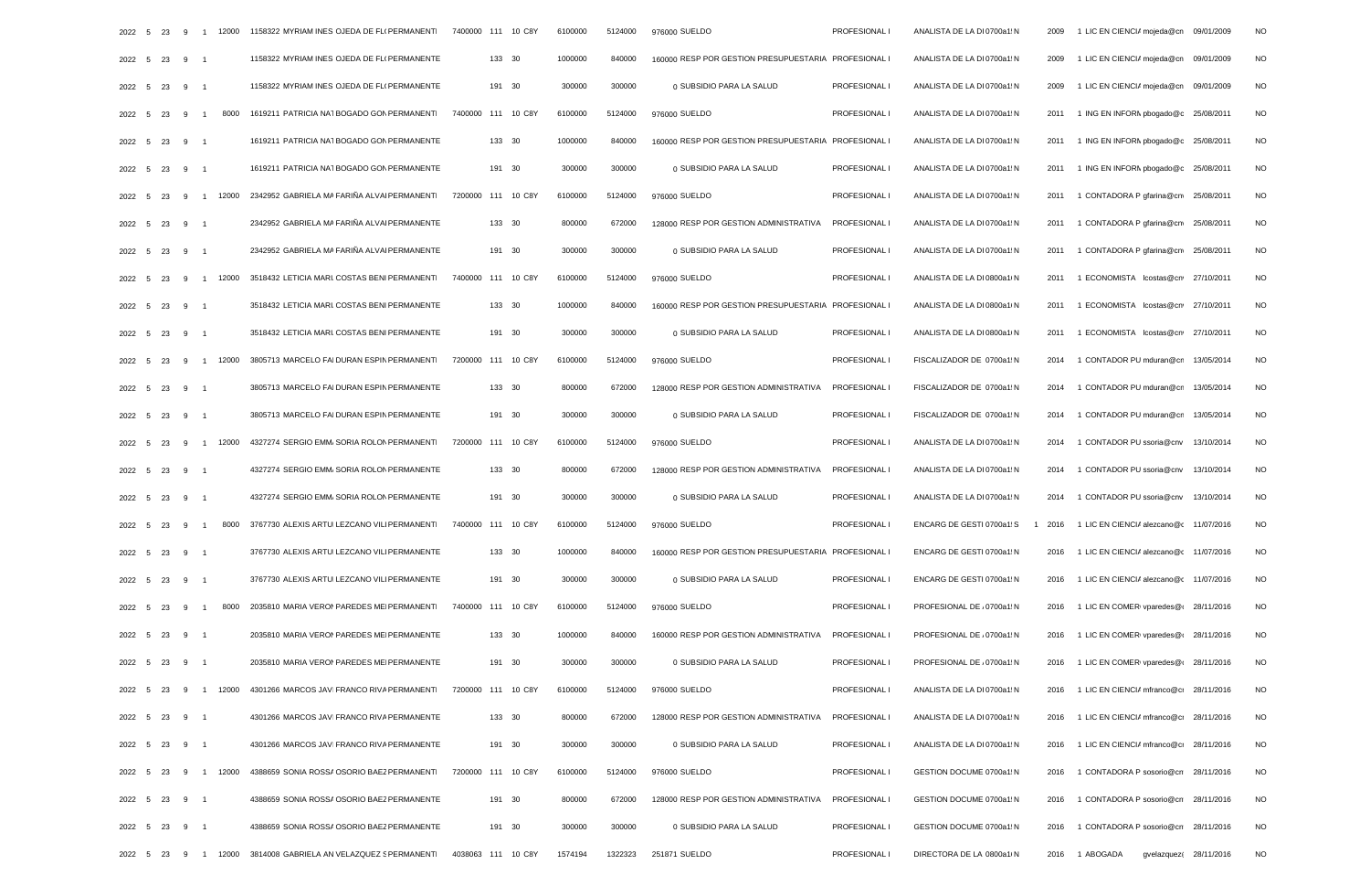|        | 2022 5 23 9   |                                        | 3814008 GABRIELA AN VELAZQUEZ S PERMANENTE                                               | 133 30             | 472256  | 396695  | 75561 RESP JERARQ Y JURID EN EL CARG               | PROFESIONAL I      | DIRECTORA DE LA 0800a1/N                                   | 2016 | 1 ABOGADA                                              | gvelazquez(28/11/2016              | NO.             |      |
|--------|---------------|----------------------------------------|------------------------------------------------------------------------------------------|--------------------|---------|---------|----------------------------------------------------|--------------------|------------------------------------------------------------|------|--------------------------------------------------------|------------------------------------|-----------------|------|
|        | 2022 5 23 9 1 |                                        | 3814008 GABRIELA AN VELAZQUEZ § PERMANENTE                                               | 133 30             | 1691613 | 1420955 | 270658 RESP JERARQ Y JURID EN EL CARG              | PROFESIONAL I      | DIRECTORA DE LA 0800a1 N                                   |      | 2016 1 ABOGADA                                         | gvelazquez(28/11/2016              | <b>NO</b>       |      |
|        | 2022 5 23 9   |                                        | 3814008 GABRIELA AN VELAZQUEZ S PERMANENTE                                               | 191 30             | 300000  | 300000  | 0 SUBSIDIO PARA LA SALUD                           | PROFESIONAL        | DIRECTORA DE LA 0800a1 N                                   | 2016 | 1 ABOGADA                                              | gvelazquez(28/11/2016              | <b>NO</b>       |      |
|        | 2022 5 23     | 1 12000<br>- 9                         | 1532852 MARIA LOURE VERA BATELL PERMANENTI                                               | 7200000 111 10 C8Y | 6100000 | 5124000 | 976000 SUELDO                                      | PROFESIONAL I      | ANALISTA DE LA DI 0700a1 N                                 | 2016 | 1 CONTADORA P Ivera@cnv.(28/11/2016                    |                                    | <b>NO</b>       |      |
|        | 2022 5 23     | 9                                      | 1532852 MARIA LOURE VERA BATELL PERMANENTE                                               | 133 30             | 800000  | 672000  | 128000 RESP POR GESTION ADMINISTRATIVA             | <b>PROFESIONAL</b> | ANALISTA DE LA DI 0700a1: N                                | 2016 | 1 CONTADORA P Ivera@cnv.c 28/11/2016                   |                                    | <b>NO</b>       |      |
|        | 2022 5 23     | 9                                      | 1532852 MARIA LOURE VERA BATELL PERMANENTE                                               | 191 30             | 300000  | 300000  | 0 SUBSIDIO PARA LA SALUD                           | PROFESIONAL I      | ANALISTA DE LA DI 0700a1: N                                | 2016 | 1 CONTADORA P Ivera@cnv.c 28/11/2016                   |                                    | <b>NO</b>       |      |
|        | 2022 5 23     | - 9                                    | 1 12000 3991526 ANGELICA CHAVEZ ACO: PERMANENTI                                          | 7200000 111 10 C8Y | 6100000 | 5124000 | 976000 SUELDO                                      | PROFESIONAL I      | FISCALIZADOR DE 0700a1: N                                  | 2017 | 1 CONTADORA P achavez@c 28/11/2016                     |                                    | <b>NO</b>       |      |
|        | 2022 5 23     | - 9                                    | 3991526 ANGELICA<br>CHAVEZ ACO: PERMANENTE                                               | 133 30             | 800000  | 672000  | 128000 RESP POR GESTION ADMINISTRATIVA             | <b>PROFESIONAL</b> | FISCALIZADOR DE 0700a1: N                                  | 2017 | 1 CONTADORA P achavez@c 28/11/2016                     |                                    | <b>NO</b>       |      |
|        | 2022 5 23 9   | $\overline{\phantom{1}}$               | 3991526 ANGELICA CHAVEZ ACO: PERMANENTE                                                  | 191 30             | 300000  | 300000  | 0 SUBSIDIO PARA LA SALUD                           | PROFESIONAL I      | FISCALIZADOR DE 0700a1 N                                   | 2017 | 1 CONTADORA P achavez@c 28/11/2016                     |                                    | <b>NO</b>       |      |
|        | 2022 5 23     | 12000<br>9                             | 2430854 CLAUDIA ELIZ COSTA ZAPUT PERMANENTI                                              | 7200000 111 10 C8Y | 6100000 | 5124000 | 976000 SUELDO                                      | PROFESIONAL        | ANALISTA DE LA DI 0700a1: N                                | 2017 | 1 CONTADORA P ccosta@cnv 28/11/2016                    |                                    | <b>NO</b>       |      |
|        | 2022 5 23     | 9                                      | 2430854 CLAUDIA ELIZ COSTA ZAPUT PERMANENTE                                              | 133 30             | 800000  | 672000  | 128000 RESP POR GESTION ADMINISTRATIVA PROFESIONAL |                    | ANALISTA DE LA DI 0700a1: N                                |      | 2017 1 CONTADORA P ccosta@cnv 28/11/2016               |                                    | <b>NO</b>       |      |
|        | 2022 5 23 9   | - 1                                    | 2430854 CLAUDIA ELIZ COSTA ZAPUT PERMANENTE                                              | 191 30             | 300000  | 300000  | 0 SUBSIDIO PARA LA SALUD                           | PROFESIONAL        | ANALISTA DE LA DI 0700a1: N                                | 2017 | 1 CONTADORA P ccosta@cny 28/11/2016                    |                                    | <b>NO</b>       |      |
| 2022 5 | - 23          | 8000<br>$\mathbf{q}$<br>$\overline{1}$ | 4085356 HECTOR JAVI ALMADA ALOI PERMANENTI                                               | 7400000 111 10 C8Y | 6100000 | 5124000 | 976000 SUELDO                                      | PROFESIONAL I      | ENCARGADO DE T/ 0700a1: N                                  | 2009 | 1 LIC EN CIENCIA halmada@c 05/10/2009                  |                                    | <b>NO</b>       | 6222 |
|        | 2022 5 23     | 9                                      | 4085356 HECTOR JAVI ALMADA ALOI PERMANENTE                                               | 133 30             | 1000000 | 840000  | 160000 RESP POR GESTION PRESUPUESTARIA PROFESIONAL |                    | ENCARGADO DE T/ 0700a1: N                                  | 2009 | 1 LIC EN CIENCIA halmada@c 05/10/2009                  |                                    | <b>NO</b>       | 6222 |
|        | 2022 5 23     | 9                                      | 4085356 HECTOR JAVI ALMADA ALOI PERMANENTE                                               | 191 30             | 300000  | 300000  | 0 SUBSIDIO PARA LA SALUD                           | PROFESIONAL I      | ENCARGADO DE T/ 0700a1: N                                  | 2009 | 1 LIC EN CIENCIA halmada@c 05/10/2009                  |                                    | NO.             | 6222 |
|        | 2022 5 23     | 1 12000<br>9                           | 1150623 LUIS HUMBER ARGUELLO RI PERMANENTI                                               | 7200000 111 10 C8Y | 6100000 | 5124000 | 976000 SUELDO                                      | PROFESIONAL I      | FISCALIZADOR INF 0800a1 N                                  | 2018 | 1 ING EN INFORM larguello@c 16/11/2018                 |                                    | NO.             | 6285 |
|        | 2022 5 23     | - 9                                    | 1150623 LUIS HUMBER ARGUELLO RI PERMANENTE                                               | 133 30             | 800000  | 672000  | 128000 RESP POR GESTION ADMINISTRATIVA             | <b>PROFESIONAL</b> | FISCALIZADOR INF 0800a1 N                                  | 2018 | 1 ING EN INFORM larguello@c 16/11/2018                 |                                    | <b>NO</b>       | 6285 |
|        | 2022 5 23     | 9                                      | 1150623 LUIS HUMBER ARGUELLO RI PERMANENTE                                               | 191 30             | 300000  | 300000  | 0 SUBSIDIO PARA LA SALUD                           | PROFESIONAL        | FISCALIZADOR INF 0800a1 N                                  |      | 2018 1 ING EN INFORM larguello@c 16/11/2018            |                                    | <b>NO</b>       | 6285 |
|        | 2022 5 23     | 8000<br>- 9<br>$\overline{1}$          | 3986700 ESTEFANIA M RODRIGUEZ ( PERMANENTI                                               | 7400000 111 10 C8Y | 6100000 | 5124000 | 976000 SUELDO                                      | PROFESIONAL        | ENCARG DE PROCI 0700a1: N                                  |      | 2013 1 ABOGADA                                         | erodriguez@ 25/01/2013             | <b>NO</b>       | 6273 |
|        | 2022 5 23     | 9                                      | 3986700 ESTEFANIA M RODRIGUEZ ( PERMANENTE                                               | 133 30             | 1000000 | 840000  | 160000 RESP JERARQ Y JURID EN EL CARG              | PROFESIONAL I      | ENCARG DE PROC 0700a1: N                                   | 2013 | 1 ABOGADA                                              | erodriguez <sup>@</sup> 25/01/2013 | <b>NO</b>       | 6273 |
|        | 2022 5 23 9   | - 1                                    | 3986700 ESTEFANIA M RODRIGUEZ ( PERMANENTE                                               | 191 30             | 300000  | 300000  | 0 SUBSIDIO PARA LA SALUD                           | PROFESIONAL I      | ENCARG DE PROCI 0700a1: N                                  |      | 2013 1 ABOGADA                                         | erodriguez@ 25/01/2013             | <b>NO</b>       | 6273 |
|        | 2022 5 23     | 12000<br>-9                            | 3972959 GUSTAVO ELI MIERS VALDE PERMANENTI                                               | 7400000 111 10 C8Y | 6100000 | 5124000 | 976000 SUELDO                                      | PROFESIONAL        | ANALISTA DE LA DI 0800a1 N                                 | 2019 | 1 ABOGADO                                              | emiersvalde 20/12/2019             | NO.             | 7896 |
|        | 2022 5 23     | 9                                      | 3972959 GUSTAVO ELI MIERS VALDE PERMANENTE                                               | 133 30             | 1000000 | 840000  | 160000 RESP JERARQ Y JURID EN EL CARG              | PROFESIONAL I      | ANALISTA DE LA DI 0800a1 N                                 | 2019 | 1 ABOGADO                                              | emiersvalde 20/12/2019             | <b>NO</b>       | 7896 |
|        | 2022 5 23 9   |                                        | 3972959 GUSTAVO ELI MIERS VALDE PERMANENTE                                               | 191 30             | 300000  | 300000  | 0 SUBSIDIO PARA LA SALUD                           | PROFESIONAL I      | ANALISTA DE LA DI 0800a1 N                                 | 2019 | 1 ABOGADO                                              | emiersvalde 20/12/2019             | <b>NO</b>       | 7896 |
|        |               |                                        | 2022 5 23 9 1 12000 3775982 SARA NOEMI CUBA CUEVA PERMANENT 4500000 111 10 E3J           |                    | 3400000 | 2856000 | 544000 SUELDO                                      | <b>TECNICO II</b>  | ANALISTA DE LA DI 0800a1 N                                 | 2020 | 1 BACHILLER CIE saracuba93 13/11/2020                  |                                    | <b>NO</b>       | 6299 |
|        | 2022 5 23 9 1 |                                        | 3775982 SARA NOEMI CUBA CUEVA PERMANENTE                                                 | 133 30             | 800000  | 672000  | 128000 RESP POR GESTION ADMINISTRATIVA TECNICO II  |                    | ANALISTA DE LA DI 0700a1: N                                |      | 2020 1 BACHILLER CIE saracuba93 13/11/2020             |                                    | <b>NO</b>       | 6299 |
|        | 2022 5 23 9 1 |                                        | 3775982 SARA NOEMI CUBA CUEVA PERMANENTE                                                 | 191 30             | 300000  | 300000  | 0 SUBSIDIO PARA LA SALUD                           | <b>TECNICO II</b>  | ANALISTA DE LA DI 0700a1: N                                |      | 2020 1 BACHILLER CIE saracuba93 13/11/2020             |                                    | NO <sub>1</sub> | 6299 |
|        |               |                                        | 2022 5 23 9 1 9000 4871288 KATERINE RC ROMERO MOF PERMANENT 2694324 111 10 F2G           |                    | 2289324 | 1923032 | 366292 SUELDO                                      |                    | TT AL MSPyBS ASIST TECNICO ADMII COMISIONADA AL N0700a1: S |      | 1 2009 1 LIC EN PSICOLI Katy.romerc 08/10/2009 COMI NO |                                    |                 |      |
|        | 2022 5 23 9 1 |                                        | 4871288 KATERINE ROROMERO MOF PERMANENTE                                                 | 131 30             | 105000  | 105000  | 0 SUBSIDIO FAMILIAR                                |                    | ASIST TECNICO ADMI COMISIONADA AL IN 0700a1: N             |      | 2009 1 LIC EN PSICOL(Katy.romerc 08/10/2009            |                                    | <b>NO</b>       |      |
|        | 2022 5 23 9 1 |                                        | 4871288 KATERINE RC ROMERO MOF PERMANENTE                                                | 191 30             | 300000  | 300000  | 0 SUBSIDIO PARA LA SALUD                           |                    | ASIST TECNICO ADMI COMISIONADA AL N0700a1: N               | 2009 | 1 LIC EN PSICOL(Katy.romero 08/10/2009                 |                                    | <b>NO</b>       |      |
|        |               |                                        | 2022 5 23 9 1 9000 4300018 LUCAS MATIA ALVARENGA I PERMANENTI 3460132 111 10 F2G 2289324 |                    |         |         | 1923032 366292 SUELDO                              |                    | ASIST TECNICO ADMI ASIST TECNICO AD 0700a1: N              |      | 2015 1 BACHILLER CIE lalvarenga@ 31/03/2015            |                                    | <b>NO</b>       |      |